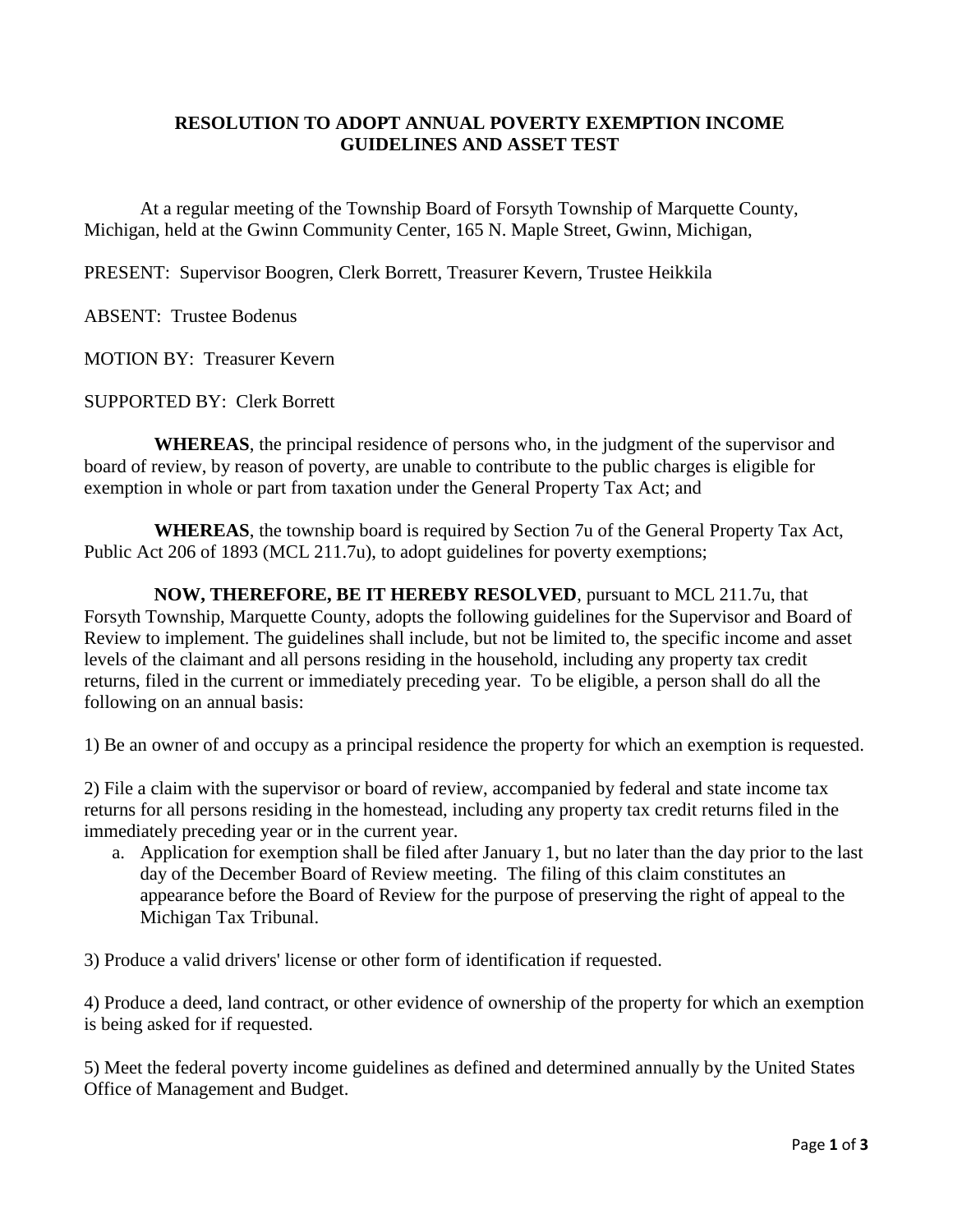| <b>Size of Family Unit</b> | <b>Poverty Guidelines</b> |
|----------------------------|---------------------------|
| 1                          | \$13,590                  |
| $\overline{2}$             | \$18,310                  |
| 3                          | \$23,030                  |
| 4                          | \$27,750                  |
| 5                          | \$32,470                  |
| 6                          | \$37,190                  |
| $\overline{7}$             | \$41,910                  |
| 8                          | \$46,630                  |
| For each additional person | \$4,720                   |

a. The following are the 2022 federal poverty income guidelines relevant to the State of Michigan. The annual allowable income includes income for all persons residing in the principal residence.

> The 2022poverty guidelines are in effect as of January 12,2022. The [Federal Register notice for the 2022](https://aspe.hhs.gov/topics/poverty-economic-mobility/poverty-guidelines) Poverty Guidelines

6) Meet the additional eligibility requirements of the Forsyth Township Asset Test:

- a. The property shall not have been purchased within two (2) years of the application date.
- b. The value of the applicant's assets shall not exceed \$15,000.
	- i. These assets **shall not be considered** when applying an asset test to determine qualification:
		- The value of the applicant's primary residence and contiguous residential land
		- The value of personal property, such as furniture and clothing.

## **NOW BE IT RESOLVED THAT**:

 The Board of Review shall follow the above stated policies and federal guidelines in granting or denying an exemption, unless the Board of Review determines there are substantial and compelling reasons why there should be a deviation from the policy and federal guidelines and these are communicated in writing to the claimant.

YES: Clerk Borrett, Supervisor Boogren, Trustee Heikkila, Treasurer Kevern

NAYES: None

ABSTAINED: None

## **RESOLUTION DECLARED ADOPTED.**